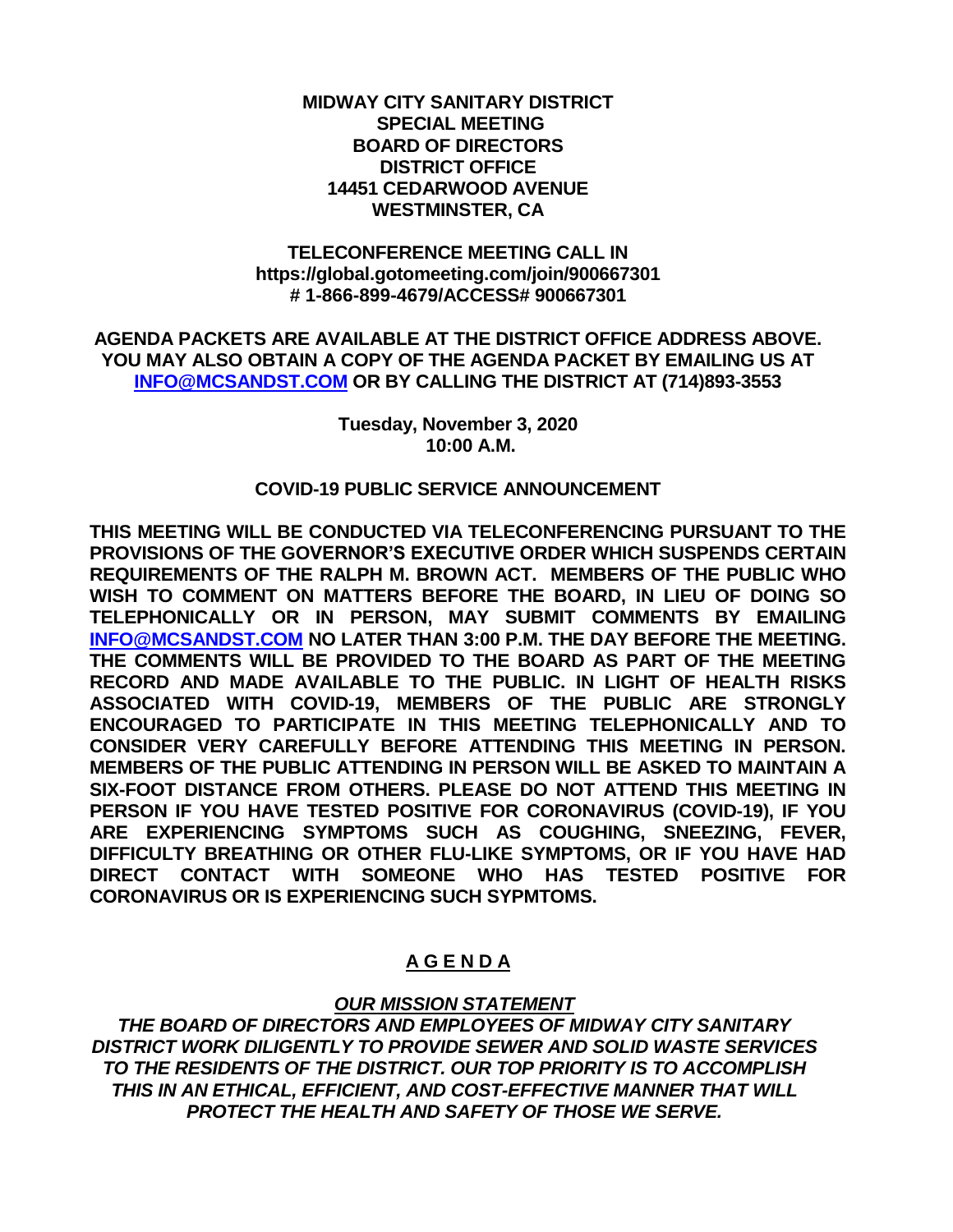In accordance with the requirements of California Government Code Section 54954.2, this Agenda is posted not less than 72 hours prior to the meeting date and time above. All written materials relating to each agenda item are available for public inspection in the office of the Board Secretary.

In the event any matter not listed on this agenda is proposed to be submitted to the Board for discussion and/or action, it will be done in compliance with Section 54954.2, or as set forth on a Supplemental Agenda posted not less than 72 hours prior to the meeting.

Please Note: The District complies with the provisions of the Americans with Disabilities Act (ADA). Anyone needing special assistance please contact the District's Secretary at (714) 893-3553, at least one business day prior to the meeting so that we may accommodate you.

# **1. CALL TO ORDER/PLEDGE OF ALLEGIANCE AND INVOCATION**

**2. ROLL CALL**

## **3. PUBLIC COMMENTS:**

All persons wishing to address the Board on specific Agenda items or matters of general interest should do so at this time. As determined by the President, speakers may be deferred until the specific item is taken for discussion and remarks may be limited to three (3) minutes.

# **4. APPROVAL OF THE MINUTES OF THE SPECIAL MEETING OF OCT. 20, 2020** *(Roll Call Vote)*

## **5. APPROVAL OF EXPENDITURES**

A. Approval of Demands in the Amount of \$ 305,371.21 *(Roll Call Vote)*

## **6. REPORTS**

The President, General Manager, General Counsel and other staff present verbal reports on miscellaneous matters of general interest to the Directors. These reports are for information only and require no action by the Directors.

- A. Report of President
- B. Report of General Manager
- C. Report from the Orange County Sanitation District Meeting on Oct. 28, 2020

D. Report from the Independent Special Districts of Orange County (ISDOC) Virtual Quarterly Meeting on Oct. 29, 2020

E. Report from the Virtual Orange County Sanitation District (OCSD) State of the District Event on Oct. 30, 2020